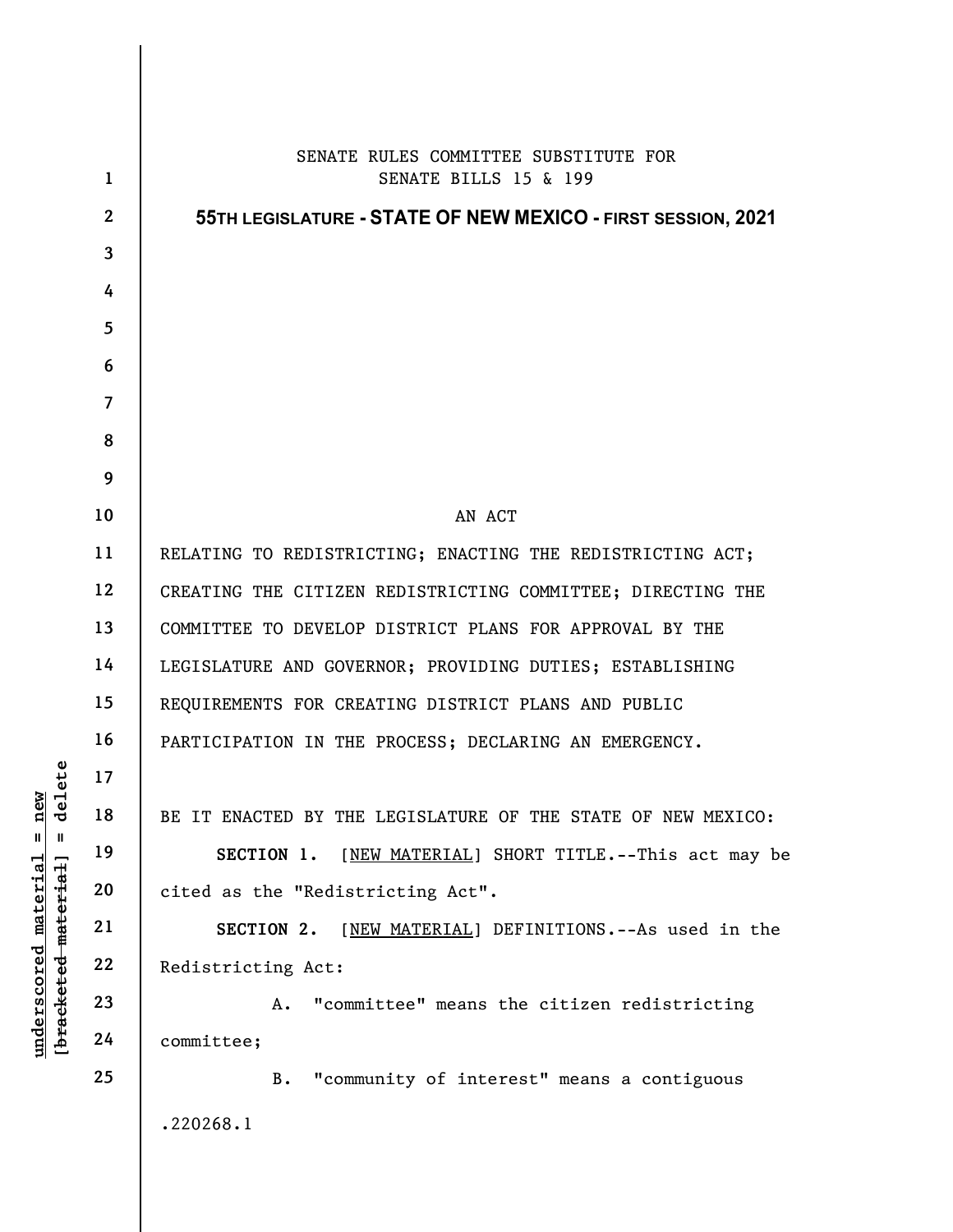1 2 population that shares common economic, social or cultural interests;

3 4 5 6 7 C. "district plan" means an entire plan of single-member districts for electing members to the United States house of representatives, the state house of representatives, the state senate or other state offices requiring redistricting;

8 9 10 D. "lobbyist" means a person who is required to register as a lobbyist pursuant to the provisions of the Lobbyist Regulation Act;

E. "political party" means a political party that has been qualified in accordance with the provisions of the Election Code; and

F. "public official" means a person elected to an office of the executive or legislative branch of the state.

SECTION 3. [NEW MATERIAL] CITIZEN REDISTRICTING COMMITTEE CREATED--MEMBERSHIP--TERMS.--

A. The "citizen redistricting committee" is created.

UNDERTED--MEMBERSHIP--<br>
UNDERTED--MEMBERSHIP--<br>
20<br>
UNDERTED--MEMBERSHIP--<br>
20<br>
21<br>
22<br>
23<br>
24<br>
24<br>
24<br>
22<br>
24<br>
24<br>
22<br>
24<br>
22<br>
24<br>
22<br>
24<br>
22<br>
24<br>
22<br>
24<br>
22<br>
24<br>
22<br>
24 B. The committee is composed of seven members, appointed as follows:

(1) one member appointed by the speaker of the house of representatives;

24 25 (2) one member appointed by the minority floor leader of the house of representatives;

.220268.1

11

12

13

14

15

16

17

18

19

20

21

22

23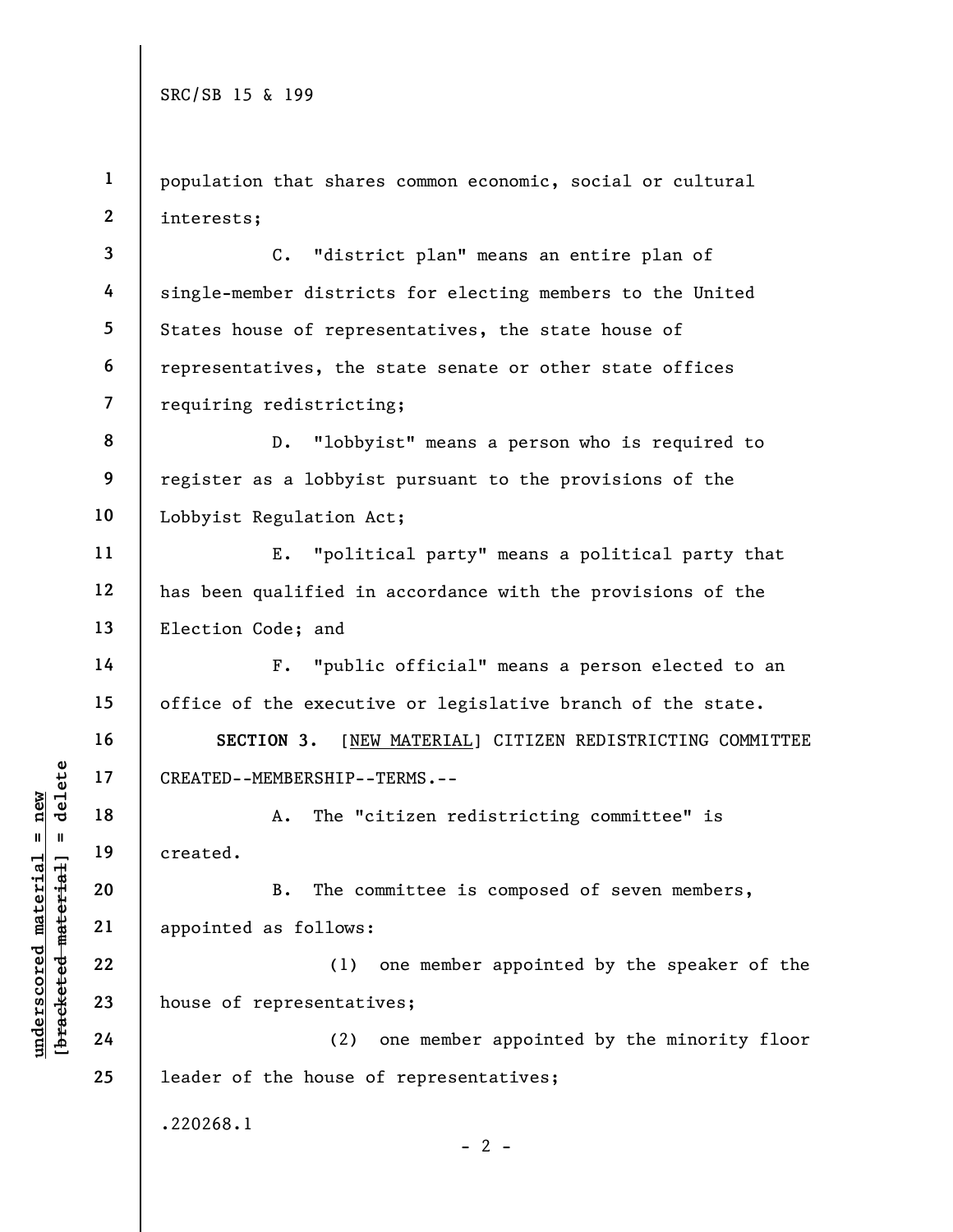understand material party to have the committee shall not the committee shall not the member changes particularly to the member changes particularly and appointment in such a have more than three  $\begin{array}{c|c} 21 & \text{have more than three} \\ 22$ 1 2 3 4 5 6 7 8 9 10 11 12 13 14 15 16 17 18 19 20 21 22 23 24 (3) one member appointed by the president pro tempore of the senate; (4) one member appointed by the minority floor leader of the senate; (5) two members appointed by the state ethics commission, who shall not be members of the largest or second largest political parties in the state; and (6) one member appointed by the state ethics commission, who shall be a retired justice of the New Mexico supreme court or a retired judge of the New Mexico court of appeals, and who shall chair the committee. C. No more than three members of the committee shall be members of the same political party. A member of the committee shall not have changed party registration in the two years next preceding the member's appointment in such a manner that the member's prior party registration would cause one political party to have more than three members. A member of the committee shall not continue to serve on the committee if the member changes party registration after the date of appointment in such a manner as to cause one political party to have more than three members. D. Members shall be appointed not later than April 1, 2021, and August 1 of each year ending in the number zero thereafter, and shall serve until a district plan for each of

.220268.1

25

 $-3 -$ 

New Mexico's congressional districts, the state house of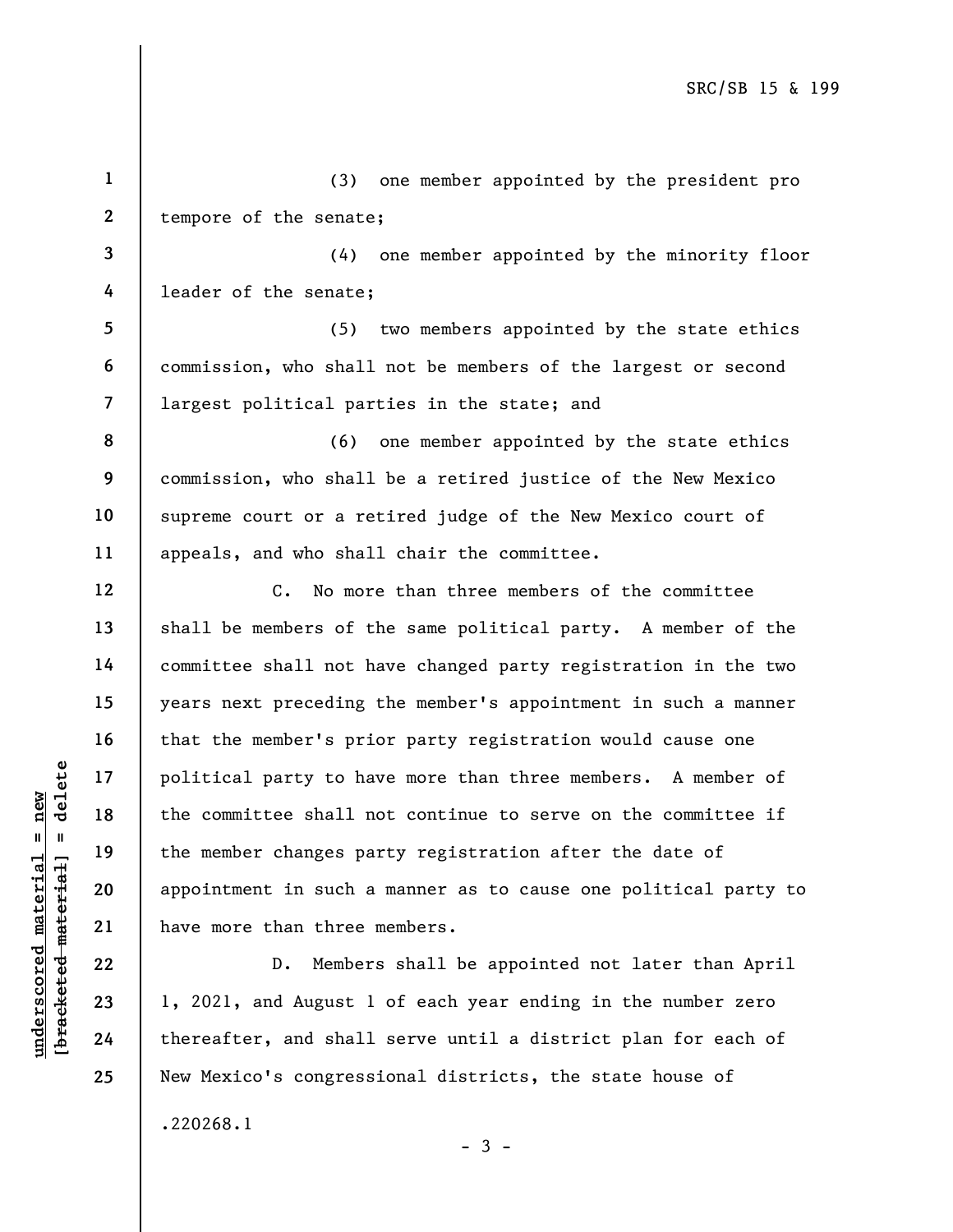1

representatives, the state senate and other state offices requiring redistricting is submitted to the legislature.

E. When any member of the committee dies, resigns or no longer has the qualifications required for the member's original appointment, the member's position on the committee becomes vacant and the chair shall notify the original appointing authority of the vacant position. The vacancy shall be filled by appointment by the original appointing authority no later than fifteen days following notification of the

F. The committee shall meet as necessary to carry out its duties pursuant to the Redistricting Act.

G. Members are entitled to receive per diem and mileage as provided in the Per Diem and Mileage Act and shall receive no other compensation, perquisite or allowance.

SECTION 4. [NEW MATERIAL] MEMBERS--QUALIFICATIONS--

A. To qualify for appointment to the committee, a

(1) be a qualified elector of New Mexico and a

(2) not be, or in the two years prior to appointment have been, in New Mexico, any of the following:

(a) a public official;

(b) a candidate for public office;

.220268.1

- 4 -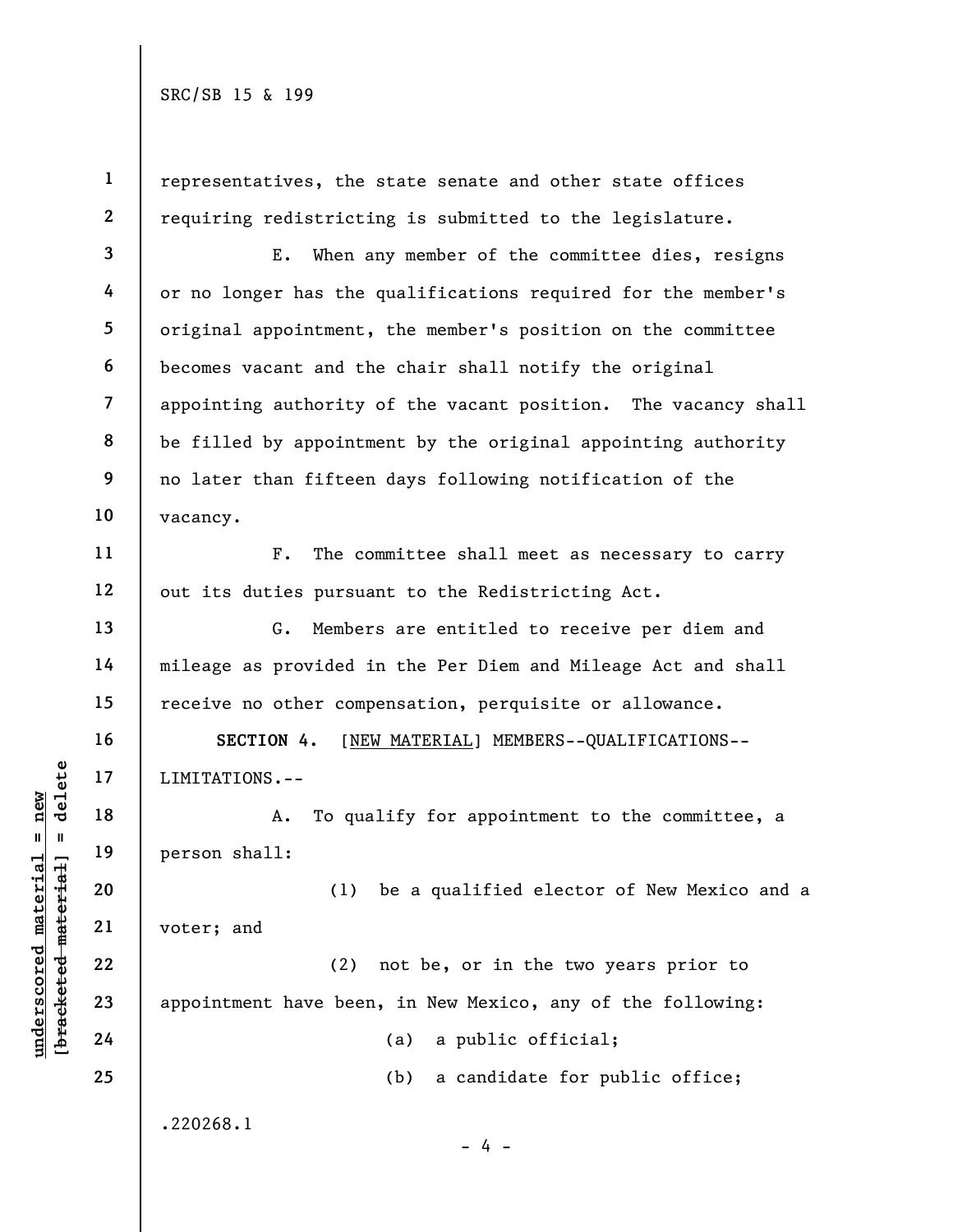|                                    | $\mathbf{1}$            | (c)<br>a lobbyist;                                              |
|------------------------------------|-------------------------|-----------------------------------------------------------------|
|                                    | $\mathbf{2}$            | an office holder in a political<br>(d)                          |
|                                    | 3                       | party at the state or federal level;                            |
|                                    | 4                       | (e)<br>a relative in the first degree of                        |
|                                    | 5                       | consanguinity of a member of congress, the state house of       |
|                                    | 6                       | representatives, the state senate or the public education       |
|                                    | $\overline{\mathbf{z}}$ | commission; or                                                  |
|                                    | 8                       | (f)<br>an employee of congress, the                             |
|                                    | 9                       | legislative branch of government or other state office required |
|                                    | 10                      | to be redistricted by the committee.                            |
|                                    | 11                      | Before entering upon the duties of the office of<br><b>B.</b>   |
|                                    | 12                      | member, a member shall review the Redistricting Act and take    |
|                                    | 13                      | the oath of office as provided by state law.                    |
|                                    | 14                      | [NEW MATERIAL] COMMITTEE--DUTIES.--<br>SECTION 5.               |
|                                    | 15                      | Beginning April 1, 2021, and every August 1 of<br>A.            |
|                                    | 16                      | each year ending in the number zero thereafter, the committee   |
| delete                             | 17                      | shall:                                                          |
| new                                | 18                      | no later than October 30, 2021, or as soon<br>(1)               |
| $\mathbf I$<br>$\mathbf{I}$        | 19                      | thereafter as practicable, and September 1 of each year ending  |
|                                    | 20                      | in the number one thereafter, adopt three district plans each   |
| material                           | 21                      | for:                                                            |
|                                    | 22                      | New Mexico's congressional<br>(a)                               |
| underscored material<br>[bracketed | 23                      | districts;                                                      |
|                                    | 24                      | the state house of representatives;<br>(b)                      |
|                                    | 25                      | the state senate; and<br>(c)                                    |
|                                    |                         | .220268.1                                                       |
|                                    |                         | $-5 -$                                                          |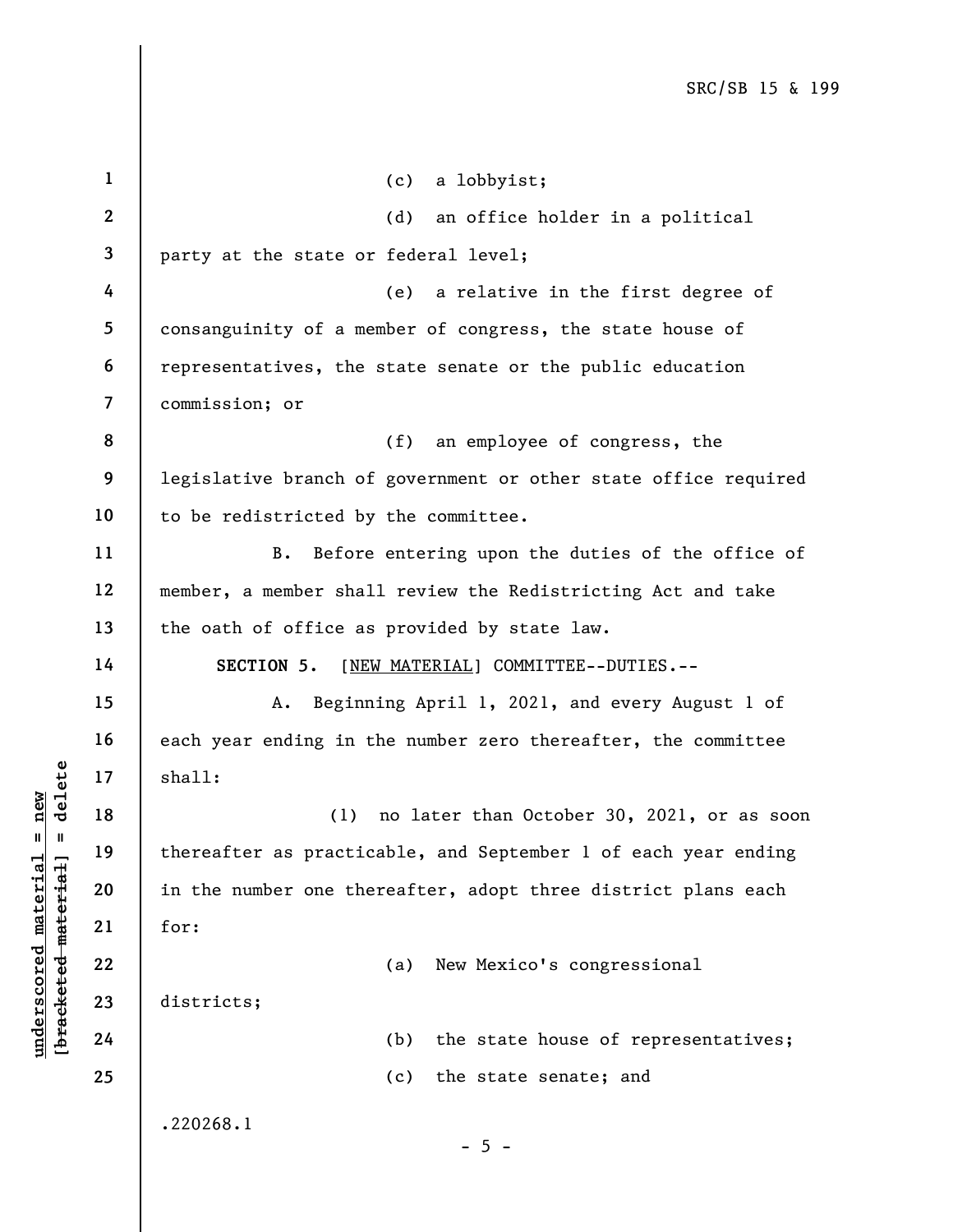|                                             | $\mathbf{1}$            | (d)<br>the other state offices required to                      |
|---------------------------------------------|-------------------------|-----------------------------------------------------------------|
|                                             | $\boldsymbol{2}$        | be redistricted;                                                |
|                                             | 3                       | (2)<br>hold no fewer than six public meetings                   |
|                                             | 4                       | either virtually or in various regions of the state before      |
|                                             | 5                       | publishing the district plans for public comment;               |
|                                             | 6                       | hold no fewer than six public meetings,<br>(3)                  |
|                                             | $\overline{\mathbf{z}}$ | either virtually or in various regions of the state, for the    |
|                                             | 8                       | purpose of adopting district plans;                             |
|                                             | 9                       | conduct all meetings pursuant to the<br>(4)                     |
|                                             | 10                      | requirements of the Open Meetings Act; and                      |
|                                             | 11                      | (5)<br>compile, index, maintain and provide                     |
|                                             | 12                      | public access to the committee's record for each district plan  |
|                                             | 13                      | it adopts.                                                      |
|                                             | 14                      | B.<br>Beginning April 1, 2021, and August 1 of each             |
|                                             | 15                      | year ending in the number zero thereafter, the committee may:   |
|                                             | 16                      | develop and adopt procedures for public<br>(1)                  |
| delete                                      | 17                      | hearings; and                                                   |
| new                                         | 18                      | (2)<br>hire staff and enter into contracts and                  |
| $\mathsf{II}^-$<br>- 11                     | 19                      | any interagency agreements, including agreements to provide for |
| underscored material<br>[bracketed material | 20                      | professional technical or legal services, as necessary to       |
|                                             | 21                      | accomplish the duties set forth in this section.                |
|                                             | 22                      | [NEW MATERIAL] COMMITTEE MEETINGS BEFORE<br>SECTION 6.          |
|                                             | 23                      | PROPOSING DISTRICT PLANS.--                                     |
|                                             | 24                      | Before the committee issues proposed district<br>Α.             |
|                                             | 25                      | plans for public comment, the committee shall hold no fewer     |
|                                             |                         | .220268.1                                                       |

 $- 6 -$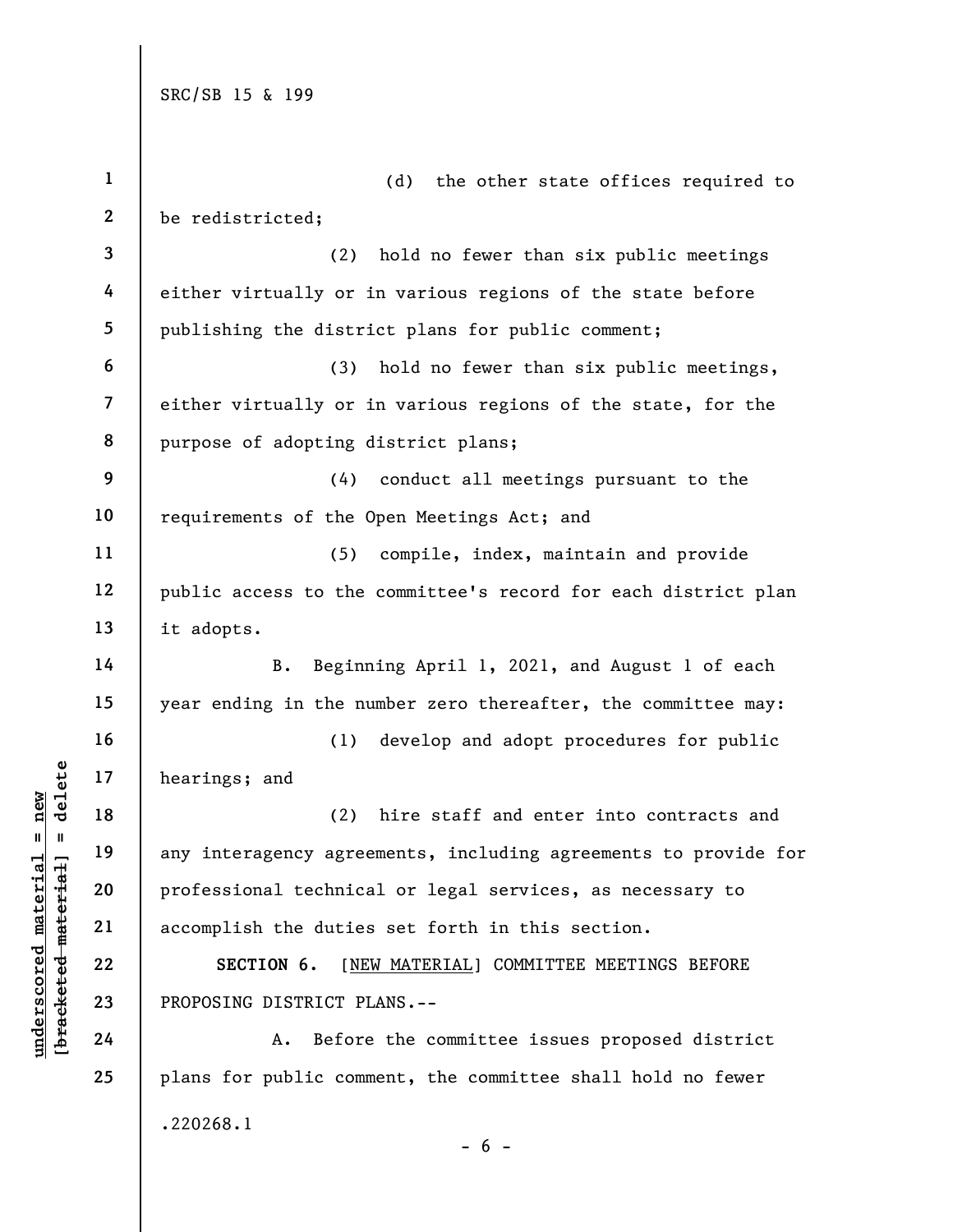12

13

14

15

16

17

18

19

20

21

22

23

24

25

1 2 3 4 5 6 7 8 9 10 11 than six public meetings at which the committee shall receive testimony, documents and information regarding the identification of communities of interest and other testimony, documents and information regarding the creation of district plans. The committee shall provide the public with notice not later than thirty days before these meetings and the notice shall include information about how the public may participate and submit testimony, documents and information. The committee shall hold meetings either virtually or in various regions across the state, including in central New Mexico and in each of the four geographic quadrants of the state.

 B. The committee shall compile, index, maintain and provide public access to all testimony, documents and information received in the meetings conducted before issuing proposed district plans for public comment.

UNDERETION 7. [NET 19]<br>
UNDERETION 7. [NET 19]<br>
UNDERGRESS SECTION 7. [NET 19]<br>
UNDERGRESS SECTION 7. [NET 19]<br>
21 A. The co<br>
22 accordance with the f<br>
23 (1)<br>
24 in population as prac C. The proposed district plans that the committee issues for public comment shall be based, in part, on the testimony, documents and information received.

SECTION 7. [NEW MATERIAL] DISTRICT PLANS--REQUIREMENTS AND PROHIBITIONS.--

A. The committee shall develop district plans in accordance with the following provisions:

(1) congressional districts shall be as equal in population as practicable;

(2) state districts shall be substantially .220268.1

- 7 -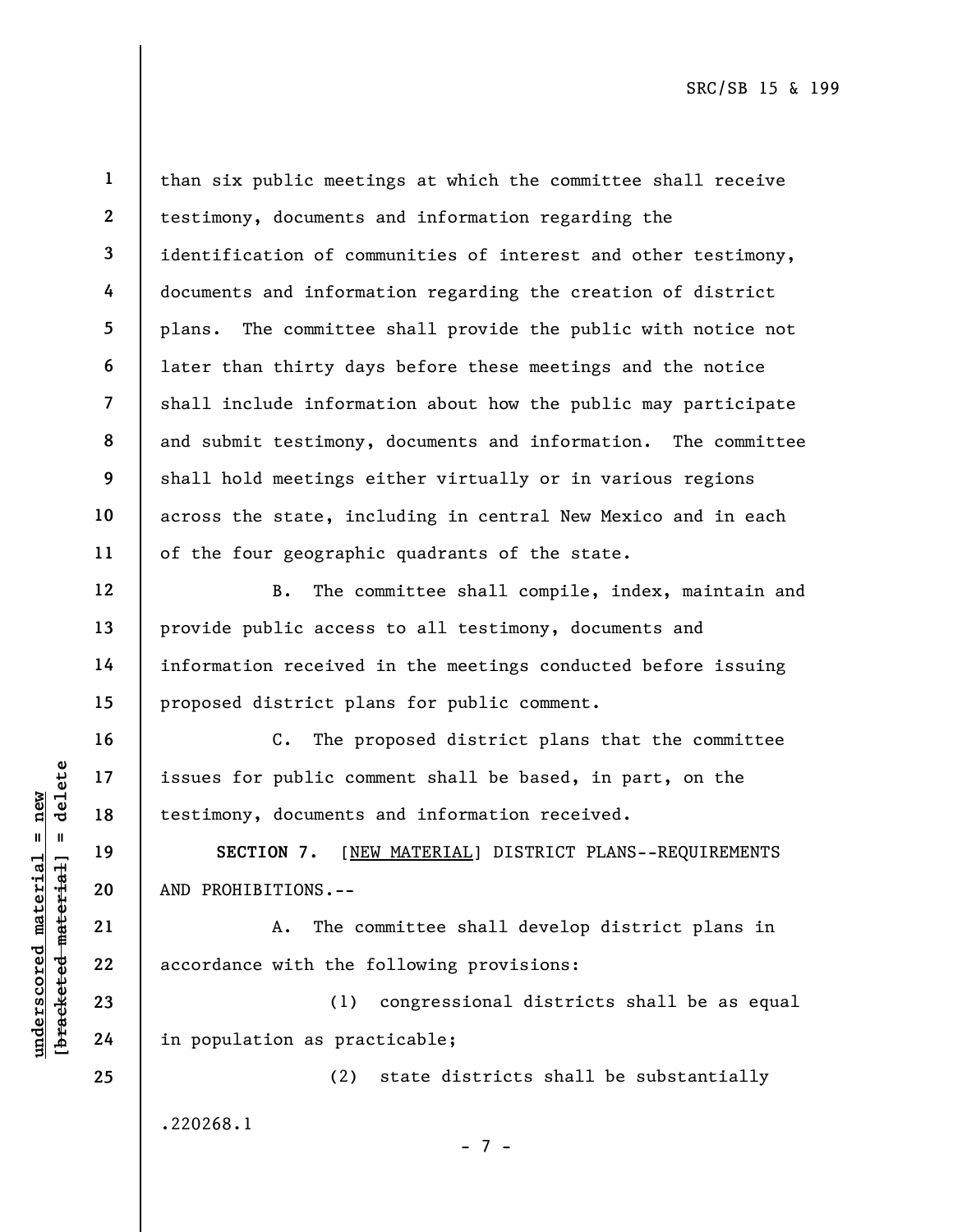1 2 3 4 equal in population; no plans for state office will be considered that include any district with a total population that deviates more than plus or minus five percent from the ideal;

5 6 7 (3) the committee shall use the most recent federal decennial census data generated by the United States census bureau;

8 9 10 (4) proposed redistricting plans to be considered by the legislature shall not be composed of districts that split precincts;

underscored material material districting principle<br>
under 18<br>
under 19<br>
under 19<br>
under 19<br>
20<br>
under 19<br>
21<br>
22<br>
under 19<br>
22<br>
under 19<br>
22<br>
under 19<br>
22<br>
under 19<br>
23<br>
24<br>
Precincts and shall b 11 12 13 14 15 16 17 18 (5) plans must comport with the provisions of the federal Voting Rights Act of 1965, as amended, and federal constitutional standards; plans that dilute a protected minority's voting strength are unacceptable; race may be considered in developing redistricting plans but shall not be the predominant consideration; traditional race-neutral districting principles shall not be subordinated to racial considerations;

(6) all redistricting plans shall use only single-member districts;

(7) districts shall be drawn consistent with traditional districting principles;

(8) districts shall be composed of contiguous precincts and shall be reasonably compact;

(9) to the extent feasible, districts shall be .220268.1

19

20

21

22

23

24

25

- 8 -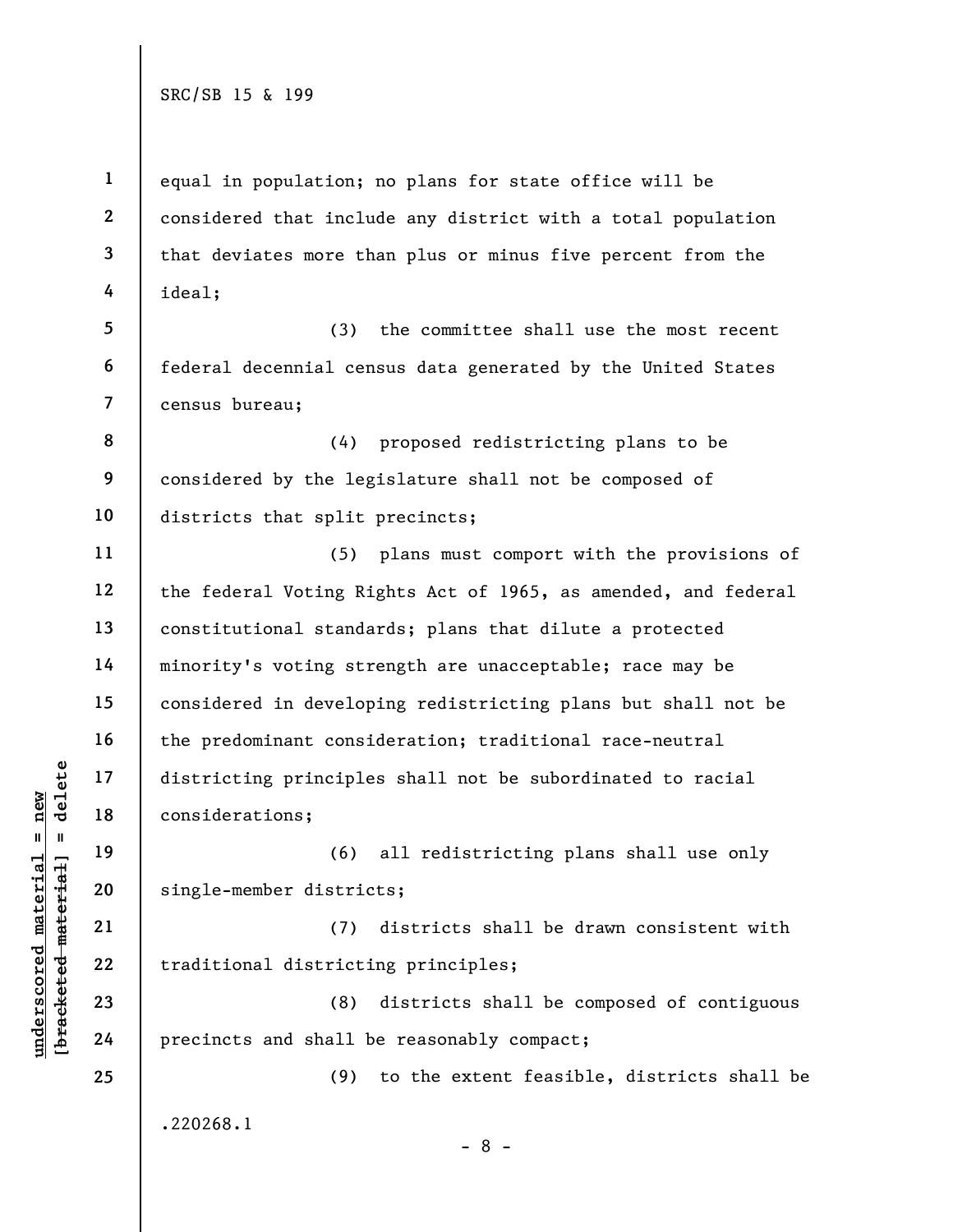1 2 3 drawn in an attempt to preserve communities of interest and shall take into consideration political and geographic boundaries; and

4 5 6 (10) in addition, and to the extent feasible, the committee may seek to preserve the core of existing districts.

8 9 B. The committee may incorporate suggested changes to its proposed district plans in accordance with public comments and testimony it receives, but shall not subordinate the requirements of Paragraphs (1) through (9) of Subsection A of this section in doing so.

underscored matter adopts the<br>
and the provide written evalue<br>
the satisfaction of the satisfaction of the satisfaction of the satisfaction of the satisfaction of the satisfaction of the satisfaction of the satisfaction of SECTION 8. [NEW MATERIAL] COMMITTEE ADOPTION OF DISTRICT PLANS.--The committee shall adopt three district plans for each of New Mexico's congressional districts, the state house of representatives, the state senate and other state offices required to be redistricted at an open meeting. After the committee adopts the district plans, the committee shall provide written evaluations of each district plan that address the satisfaction of the requirements set forth in the Redistricting Act, the ability of racial and language minorities to elect candidates of their choice, a measure of partisan fairness and the preservation of communities of interest.

SECTION 9. [NEW MATERIAL] LEGISLATIVE SELECTION OF DISTRICT PLANS.--

- 9 -

.220268.1

7

10

11

12

13

14

15

16

17

18

19

20

21

22

23

24

25